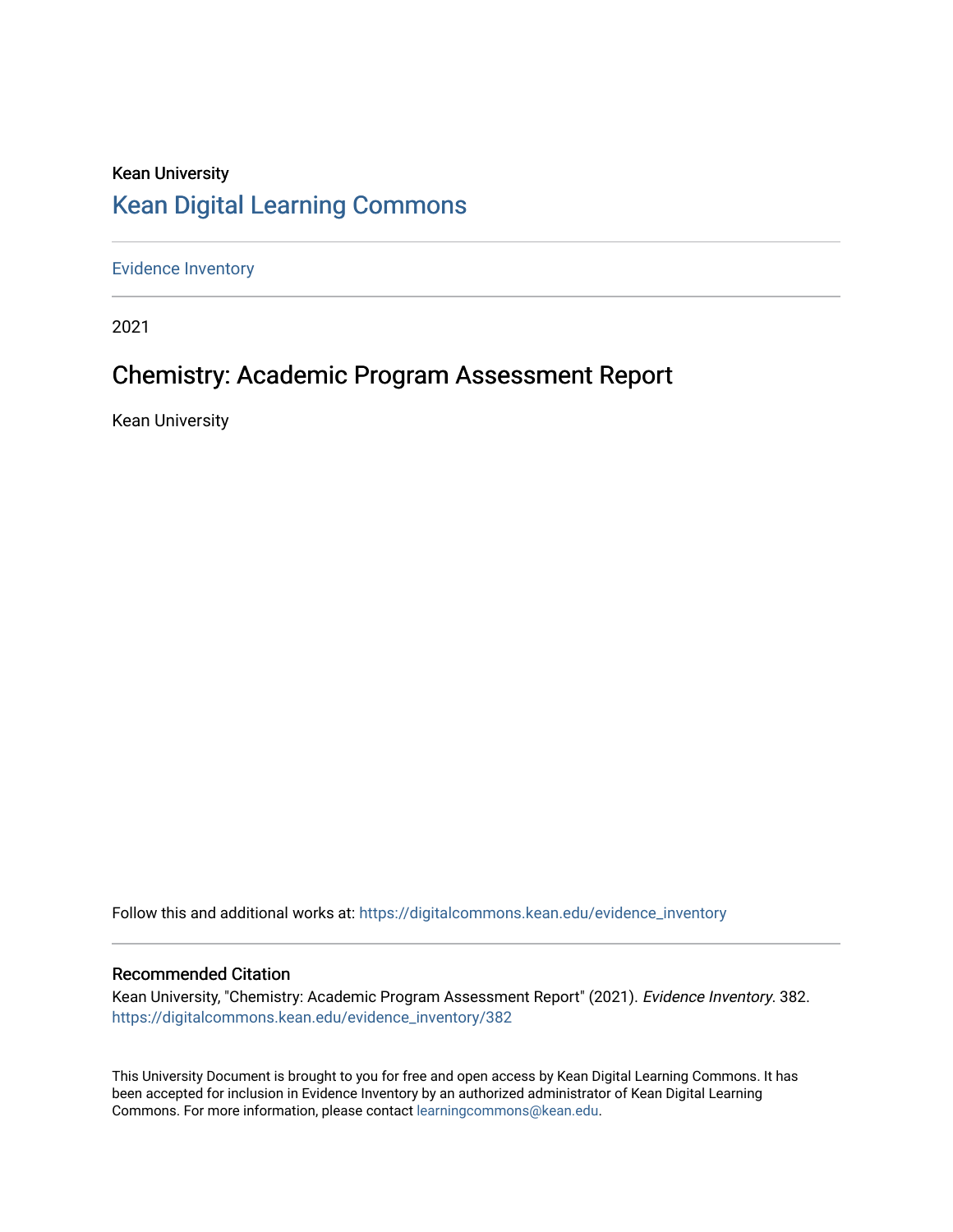# Chemistry: Academic Program Assessment Report

## Abstract

CNAHS 2018-2019 Chemistry BS BA Academic Assessment Report

## Keywords

CNAHS, 2018-2019, Chemistry, Assessment Report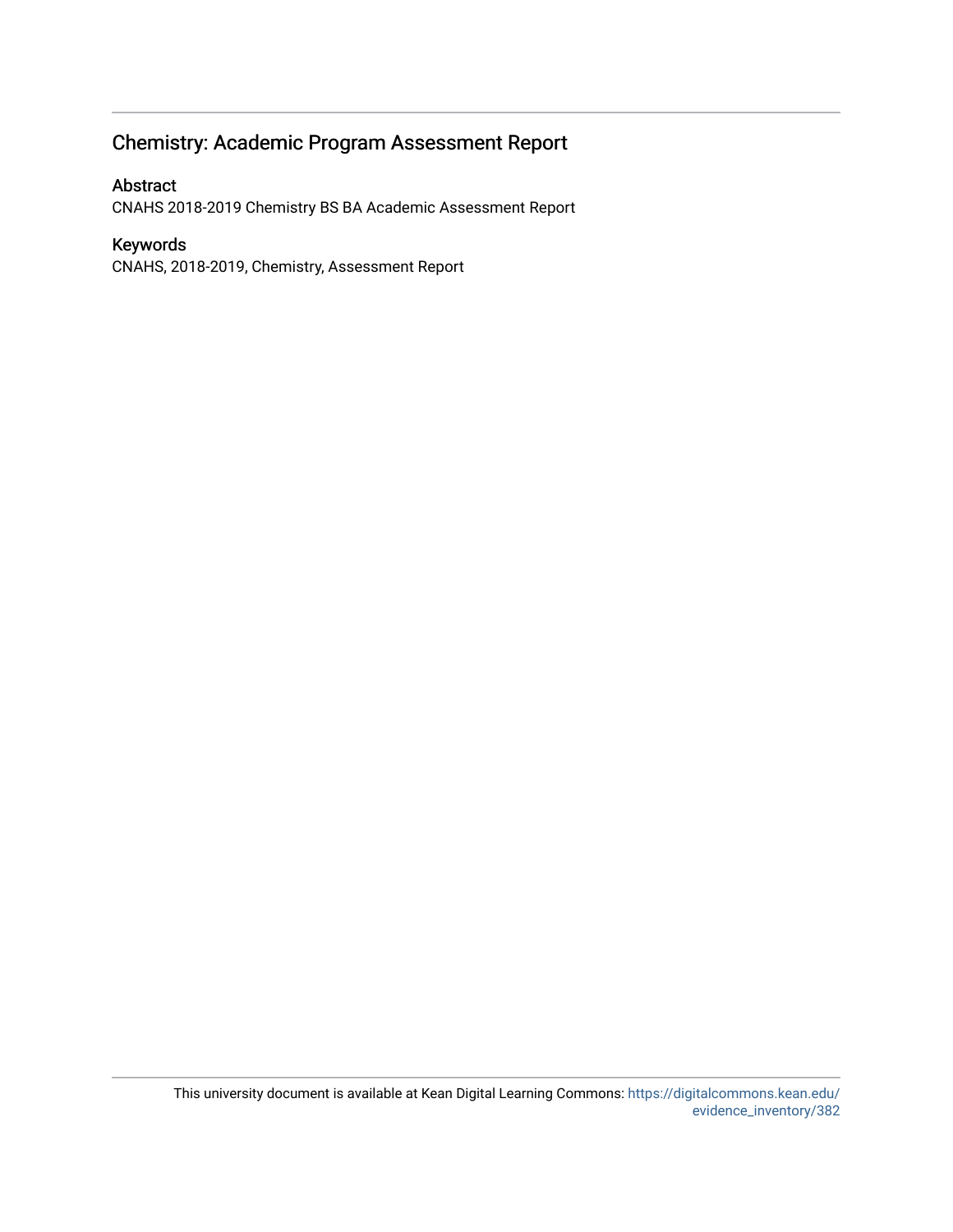# 2018-2019 Academic Program Assessment Report

**INSTRUCTIONS:** Page 1 of this document serves as the program's annual assessment plan. Please complete page 1 by **December 15, 2018**. Pages 2-3 serve as the program's annual assessment report. Please complete pages 2-3 by **June 30, 2019**.

**COLLEGE: College of Natural, Applied and Health Sciences**

**ENTER PROGRAM NAME (e.g. M.A. Communication): B.S. / B.A. Chemistry**

ACADEMIC YEAR: **2018-2019**

REPORT AUTHOR: Yeung-gyo Shin

## **PROGRAM STUDENT LEARNING OUTCOMES** (CHECK OFF THE SLOs BEING ASSESSED)**:**

 $\sqrt{\}$  SLO1: Demonstrate a firm understanding of basic chemical principles as demonstrated by the reviewing of the primary literature and dictated by the American Chemical Society. (KU 1, 4) (GE K1, S3, S4, S5, GEV5)

 $\Box$  SLO2: Analyze multiple sources of data to synthesize scientific conclusions. (KU 1, 4) (GE K1, S3, S4, S5)

 $\Box$  SLO3: Articulate the importance of chemical issues in the context of its impact on society. (KU 1, 3, 4) (GE K1, S1, S2, S3, S4, S5)

 $\sqrt{\frac{1}{100}}$  SLO4: Report and present chemical issues with modern technology in correct scientific format. (KU 1, 4) (GE K3, S1, S2, S5)

#### **DIRECT MEASURE:**

DESCRIBE THE STUDENT WORK SAMPLE AND THE DIRECT MEASURE (E.G. RUBRIC) USED.

**SLO 1:** We have been using ACS exams for all sub-disciplines of chemistry at the end of course sequences, i.e. General Chemistry II, Organic Chemistry II, Instrumental Methods of Analysis, Biochemistry, Physical Chemistry II and Inorganic Chemistry Lab. Our record indicates that unauthorized copies of the ACS exams, especially General and Organic Chemistry, are found online. To ensure the objectivity of the testing, we are going back to departmental exams for General and Organic Chemistry. In addition, General Chemistry will use blackboard to administer the exam. In light of this change, we need to establish the compatibility of our departmental exams with ACS exams.

**SLO 4:** During the last assessment cycle, we found a troublesome trend in students' writing sample. Many reports do not address the chemical knowledge expected of chemistry majors, but staying at a popular science level. In addition to the GE writing rubric, we would like to generate a document to guide students in writing chemistry aspect of their reports professionally. It will be used in upper level chemistry courses, i.e. Instrumental Analysis, Physical Chemistry Lab I and Seminar in Chemistry.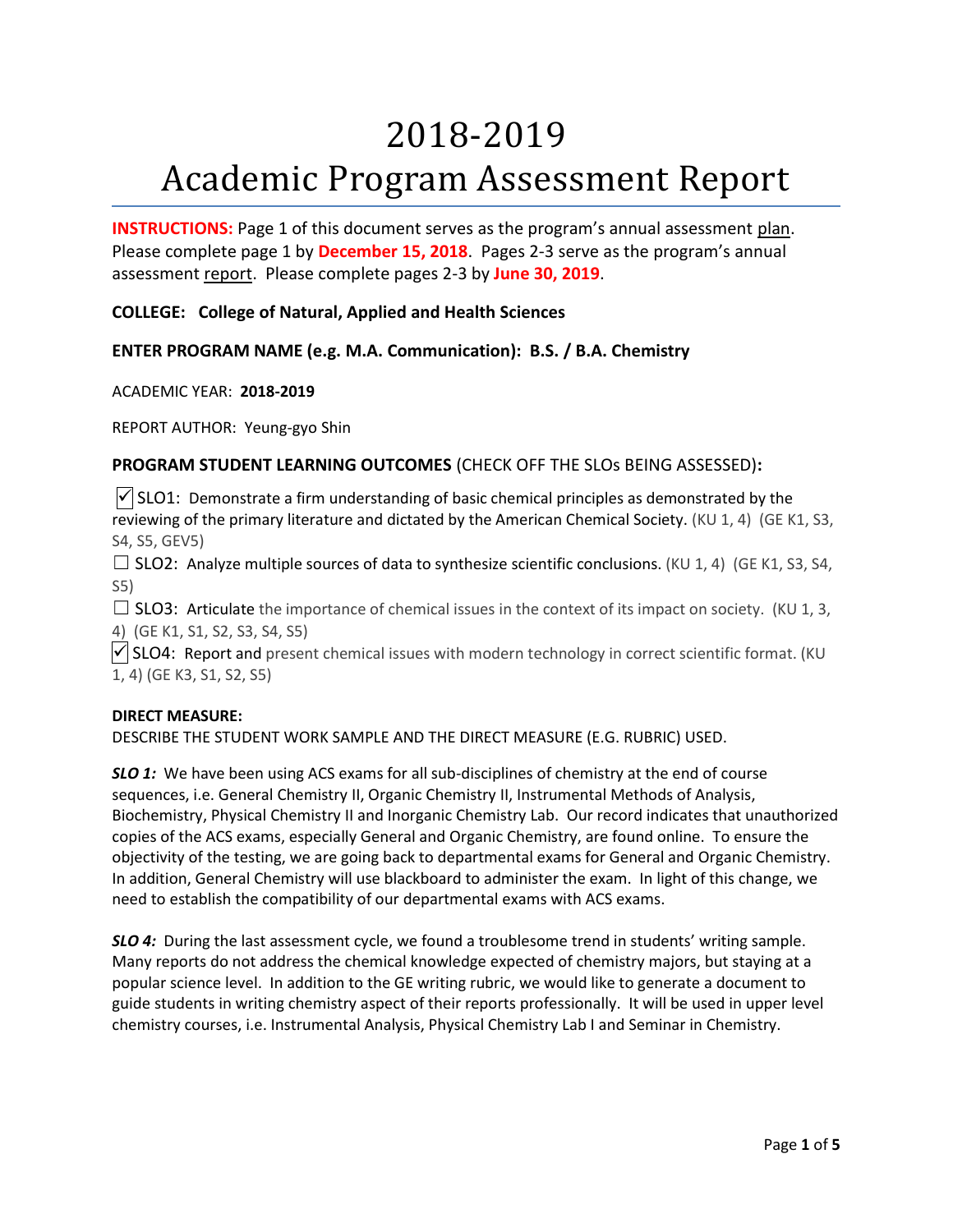### **TARGET:**

SPECIFY THE EXPECTATION FOR STUDENT PERFORMANCE (e.g. minimum cut score, minimum percentage of correct answers, etc.). Include basis/rationale for the target expectation.

*SLO 1:* Each ACS exam has the required number of correct answers to pass the course, i.e. 17 for General Chemistry. We think the new departmental final exams are closely matched with ACS exams in topics and level of difficulties. Therefore, we will be using the same guideline that was used in previous years. If a student correctly answers more than the prescribed number of questions, he/she is eligible to pass the course with D or better grade. We anticipate that 90% of students who finished the course will meet the requirement.

It is important that we scrutinize this years' final exam results to insure they have similar distributions as ACS exams. Our comparative study will use the data we collected on the performance of our students in ACS exams for several years.

*SLO 4:* We will continue to use the modified GE writing rubric developed last year for Seminar in Chemistry to evaluate the quality of the writing. In addition, we will produce a document handling the chemistry aspect of students' reports. We hope to see a better consistency among different courses and improve DFW rate through the new document.

Student reports should show concrete understanding of the underlying chemical principles, explore pros and cons, address importance of studying the selected topic(s) and project its impact on society. We expect at least 85 % of students who finished the course will score overall report grade of 70% or better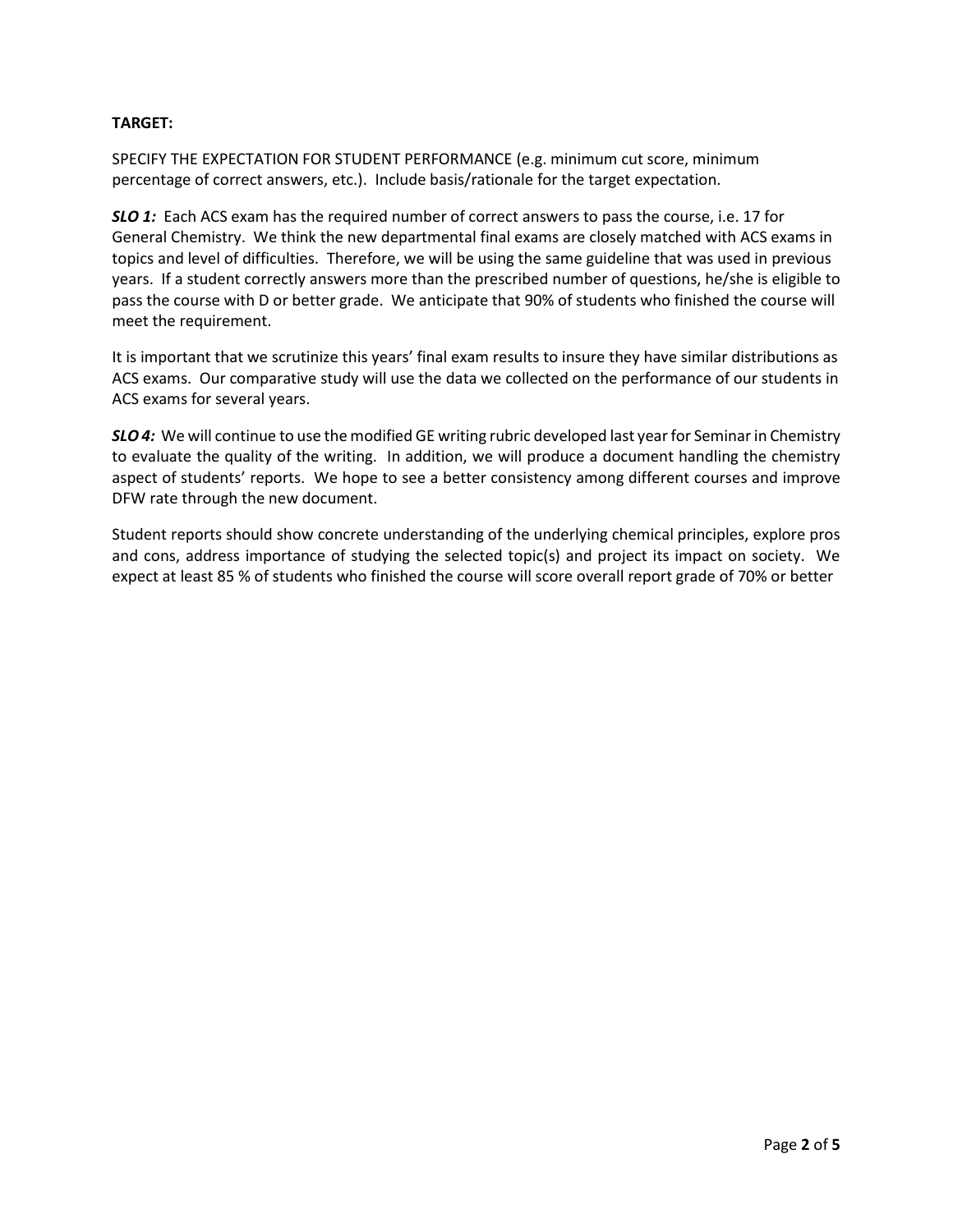#### **DATA COLLECTION AND RESULTS:**

| <b>Category/Criterion</b>   | <b>Fall 2015</b> |             |          | Spring 2016 |             |          |
|-----------------------------|------------------|-------------|----------|-------------|-------------|----------|
| <b>ACS Exam Grade</b>       | #sec./#st.       | <b>Mean</b> | St. Dev. | #sec./#st.  | <b>Mean</b> | St. Dev. |
| General Chemistry*          | 7/112            | 29.5/70     | 8.6      | 7/111       | 31.8/70     | 9.6      |
| Organic Chemistry**         |                  |             |          | 2/45        | 44.2/75     | 8.4      |
| Org Chem (MC only)          |                  |             |          | 2/45        | 23.5/50     | 7.2      |
| <b>Analytical Chemistry</b> |                  |             |          | 2/22        | 21.4/50     | 5.6      |
| <b>Physical Chemistry</b>   | 1/4              | 26.8/60     | 7.4      |             |             |          |
| <b>Writing Assignment</b>   | #sec./#st.       | <b>Mean</b> | St. Dev. | #sec./#st.  | <b>Mean</b> | St. Dev. |
| Physical Chem Lab I         |                  |             |          | 1/5         | 30.0/35     | 15.5     |
| Seminar in Chemistry        |                  |             |          | 1/8         | 84.9/100    | 8.0      |

#### **Mean scores of ACS exams and written assignments:**

**\*** A departmental final in the same format as ACS exam.

\*\* 1/3 of the score came from open ended questions.

#### **Distribution of Scores:**

Standard deviation of exam grades are about 12-15 % of the maximum possible points for all courses. Raw data can be found in the attached Excel file, CHEM\_AssessmentData\_19. In addition to reported courses, we have instituted the final exam for organic chemistry labs for selected sections which are inluded in the attached file.

#### **Discussion of Findings:**

#### **Results of Final Exam**

At the end of a yearlong general chemistry courses, we used to administer ACS comprehensive exam. This year, we started to administer the departmental exam internally developed on Blackboard. This exam was modeled after ACS exam but included questions pooling several similar questions so that different students will get different questions. With enough permutations, each student will end up with his/her unique exam covering the same materials.

Organic chemistry introduced open-ended questions accounting for 1/3 of the final exam grade ending up with 75 pts total. To compare it with the ACS comprehensive exam, we adjusted ACS exam statistics by multiplying 75/70 to each value.

| <b>General Chemistry</b> | Nat'l average | Nat'l St.Dev. | Kean Average | Kean St.Dev. |
|--------------------------|---------------|---------------|--------------|--------------|
| <b>ACS Exam</b>          | 55.7%         | 18.3%         | 51.3%        | 14.4%        |
| <b>Fall 2018</b>         |               |               | 42.2%        | 12.3%        |
| Spring 2019              |               |               | 45.4%        | 13.7%        |
| <b>Organic Chemistry</b> | Nat'l average | Nat'l St.Dev. | Kean Average | Kean St.Dev. |
| 2018                     | 52.8%         | 15.2%         | 48.1%        | 12.0%        |
| Spring 2019 (total)      |               |               | 58.9%        | 13.4%        |
| Spring 2019 (MC)         |               |               | 47.0%        | 14.5%        |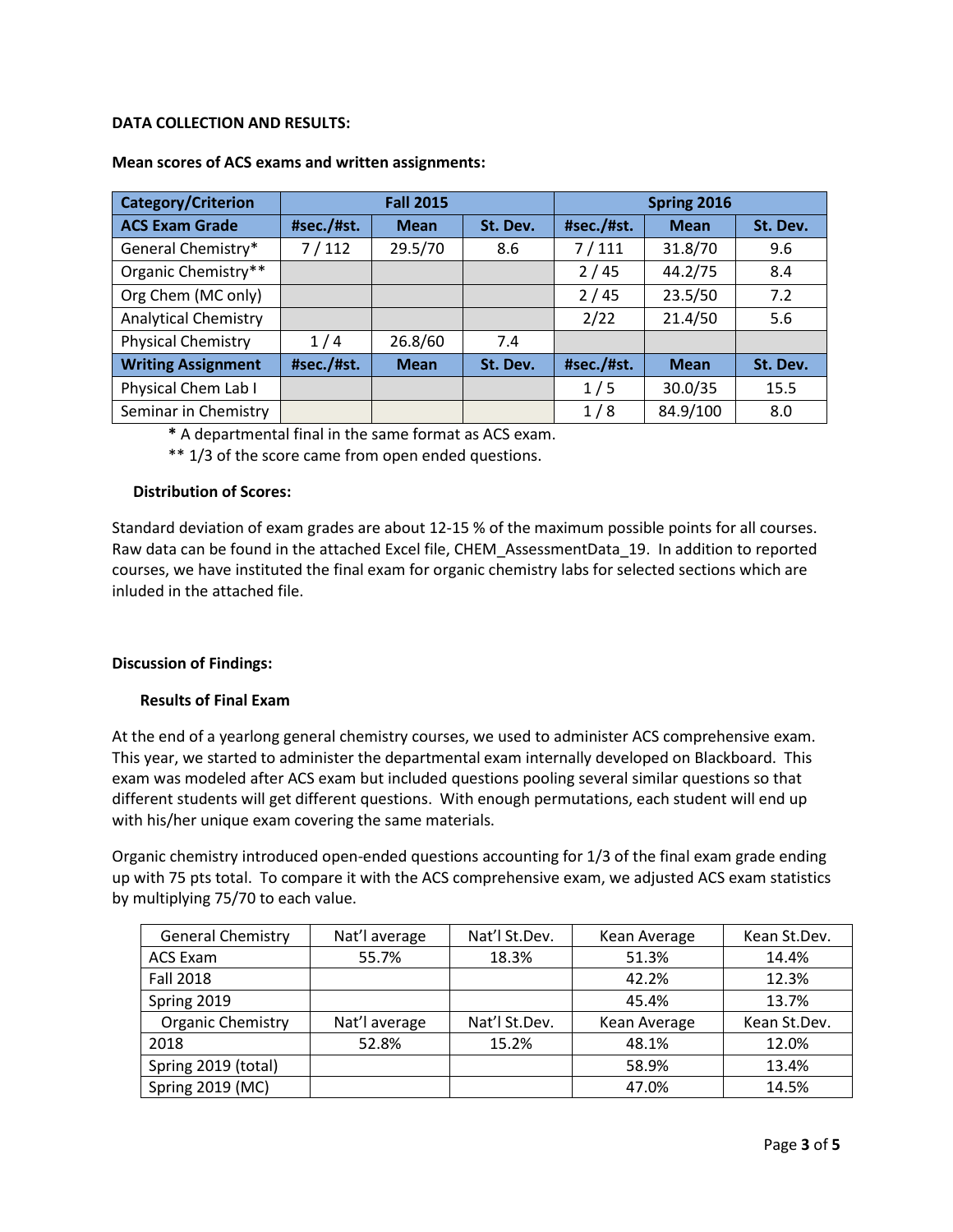In General Chemistry, the average ACS exam grade of Kean students steadily increased from 28.3 to 29.0 to 32.1 to 35.9 in the span of 2015 and 2018 as more students obtained leaked ACS exam problems. This year's average of 29.5 and 31.8 pts neatly fall within the range of previous exams as we introduced the internally generated final exam administered via Blackboard. This indicates difficulty of our problems were in line with ACS Exam and we feel this justifies use of our internally generated final exam in place of ACS exam. We plan to follow the average of this final exam closely in next few years if this approach can deter violation of academic integrity. 13 out 223 students score 17 or lower out of 70 questions or 94.8% all students who took the final exam passed the final exam.

In Organic Chemistry, the multiple choice portion tracks closed to what we saw previously. Introduction of open-ended questions seems to have boosted the final grade. We conclude that our multiple choice portion of the final exam is equivalent to what ACS exam. No students scored 17 or less on the final exam.

In general, final exam averages have been tracking close to what we have seen previous years at Kean even though we introduced internally generated final exams in place of ACS exams. We are continually monitoring all final exam results whether it is internally generated or nationally available ACS exam. The average of our students are about 1 standard deviation lower than that was published by ACS.

#### **Written assignment grades**

A large portion of content oriented grade in Seminar in Chemistry is based on the written assignment (33 %) whereas it is only a small portion of physical chemistry lab I (14 %). Unlike last year when the average grade varies wildly when compared among different courses, this year's averages are much more consistent, around 85 %. This is also reflected in the graduating senior survey showing 7 students strongly agree and 2 students somewhat agree that they have learned how to write. Only 1 student didn't score 70% or more.

#### **Graduating Chemistry Student Survey result:**

The survey asks students to rate their mastery of two specific course contents: "I learned to write review papers and/or technical report" and "I feel comfortable presenting chemistry related topics to peers." Students answered:

|              | strongly<br>agree | somewhat<br>agree | neutral | somewhat<br>disagree | Strongly<br>disagree |
|--------------|-------------------|-------------------|---------|----------------------|----------------------|
| Writing      |                   |                   |         |                      |                      |
| Presentation |                   |                   |         |                      |                      |

#### **Curricular Actions/Closing the Loop:**

For our multi section courses, General Chemistry and Organic Chemistry, we successfully transitioned to internally generated departmental exams using Blackboard from paper passed ACS exam. We were able